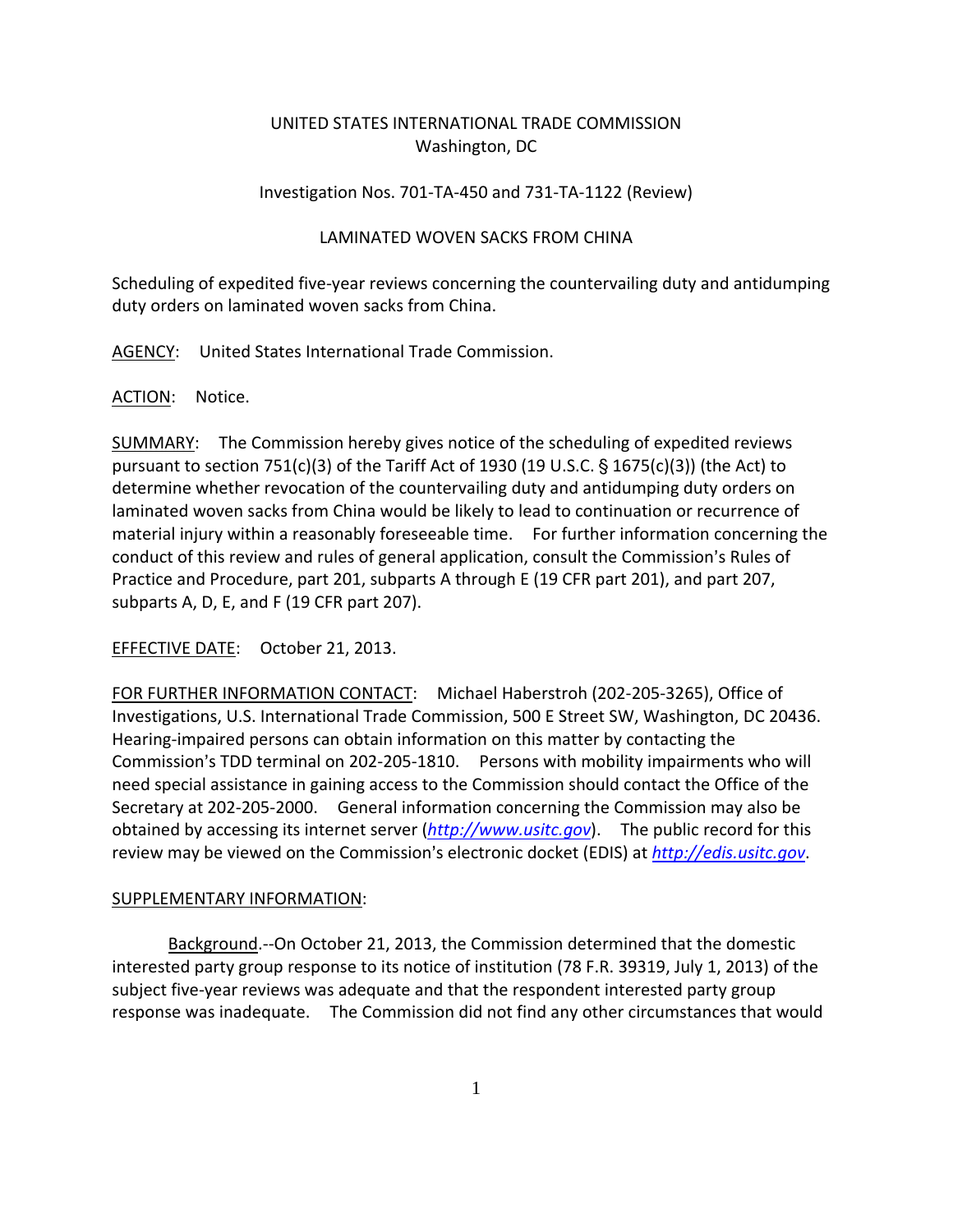warrant conducting full reviews.<sup>1</sup> Accordingly, the Commission determined that it would conduct expedited reviews pursuant to section 751(c)(3) of the Act.<sup>2</sup>

Staff report.‐‐A staff report containing information concerning the subject matter of the reviews will be placed in the nonpublic record on February 7, 2014, and made available to persons on the Administrative Protective Order service list for the reviews. A public version will be issued thereafter, pursuant to section  $207.62(d)(4)$  of the Commission's rules.

Written submissions.--As provided in section 207.62(d) of the Commission's rules, interested parties that are parties to the reviews and that have provided individually adequate responses to the notice of institution, $3$  and any party other than an interested party to the reviews may file written comments with the Secretary on what determination the Commission should reach in the review. Comments are due on or before February 14, 2014, and may not contain new factual information. Any person that is neither a party to the five-year reviews nor an interested party may submit a brief written statement (which shall not contain any new factual information) pertinent to the reviews by February 14, 2014. However, should the Department of Commerce extend the time limit for its completion of the final results of its reviews, the deadline for comments (which may not contain new factual information) on Commerce's final results is three business days after the issuance of Commerce's results. If comments contain business proprietary information (BPI), they must conform with the requirements of sections 201.6, 207.3, and 207.7 of the Commission's rules. Please be aware that the Commission's rules with respect to electronic filing have been amended. The amendments took effect on November 7, 2011. See 76 F.R. 61937 (Oct. 6, 2011) and the newly revised Commission's Handbook on E‐Filing, available on the Commission's website at http://edis.usitc.gov.

In accordance with sections 201.16(c) and 207.3 of the rules, each document filed by a party to the reviews must be served on all other parties to the reviews (as identified by either the public or BPI service list), and a certificate of service must be timely filed. The Secretary will not accept a document for filing without a certificate of service.

 $\overline{a}$ 

 $1$  A record of the Commissioners' votes, the Commission's statement on adequacy, and any individual Commissioner's statements will be available from the Office of the Secretary and at the Commission's website.

<sup>&</sup>lt;sup>2</sup> Commissioner F. Scott Kieff did not participate in this vote.

 $3$  The Commission has found the responses submitted by Coating Excellence International, LLC, Exopack Holding Corp., Graphic Packaging International, Inc., Hood Packaging Corp., Polytex Fibers Corp., and Seatac Packaging Manufacturing Corp. to be individually adequate. Comments from other interested parties will not be accepted (*see* 19 CFR 207.62(d)(2)).